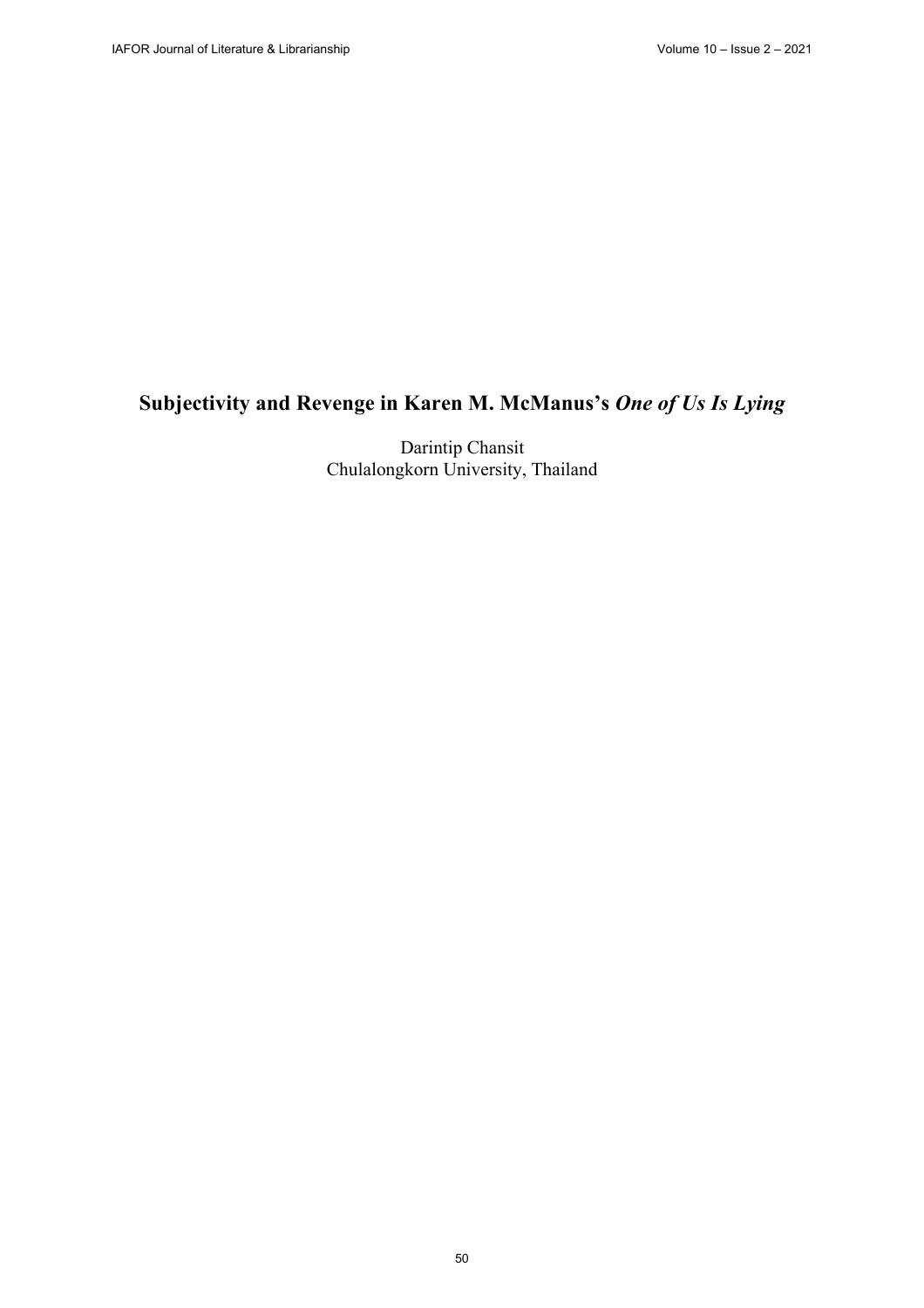#### **Abstract**

The aim of this paper is to explore the issues of peer rejection and revenge among adolescents through their portrayal in young adult literature (YAL). Adopting the lens of Lacanian theory on subjectivity and desire, the paper analyses a revenge plot in Karen M. McManus's novel *One of Us Is Lying* and its origins. It argues that peer rejection contributes to contradictory selfconcepts; how adolescent characters view themselves clash at some point with how others regard them, leading them to seek retribution. Their attempt at revenge will be examined along the lines of Lacanian psychoanalysis, and the paper argues that their revenge is driven by the impulse to fulfil the Other's desire, which eventually fails due to the unobtainable nature of the desire itself.

*Keywords*: adolescents, Lacan, peer rejection, young adult literature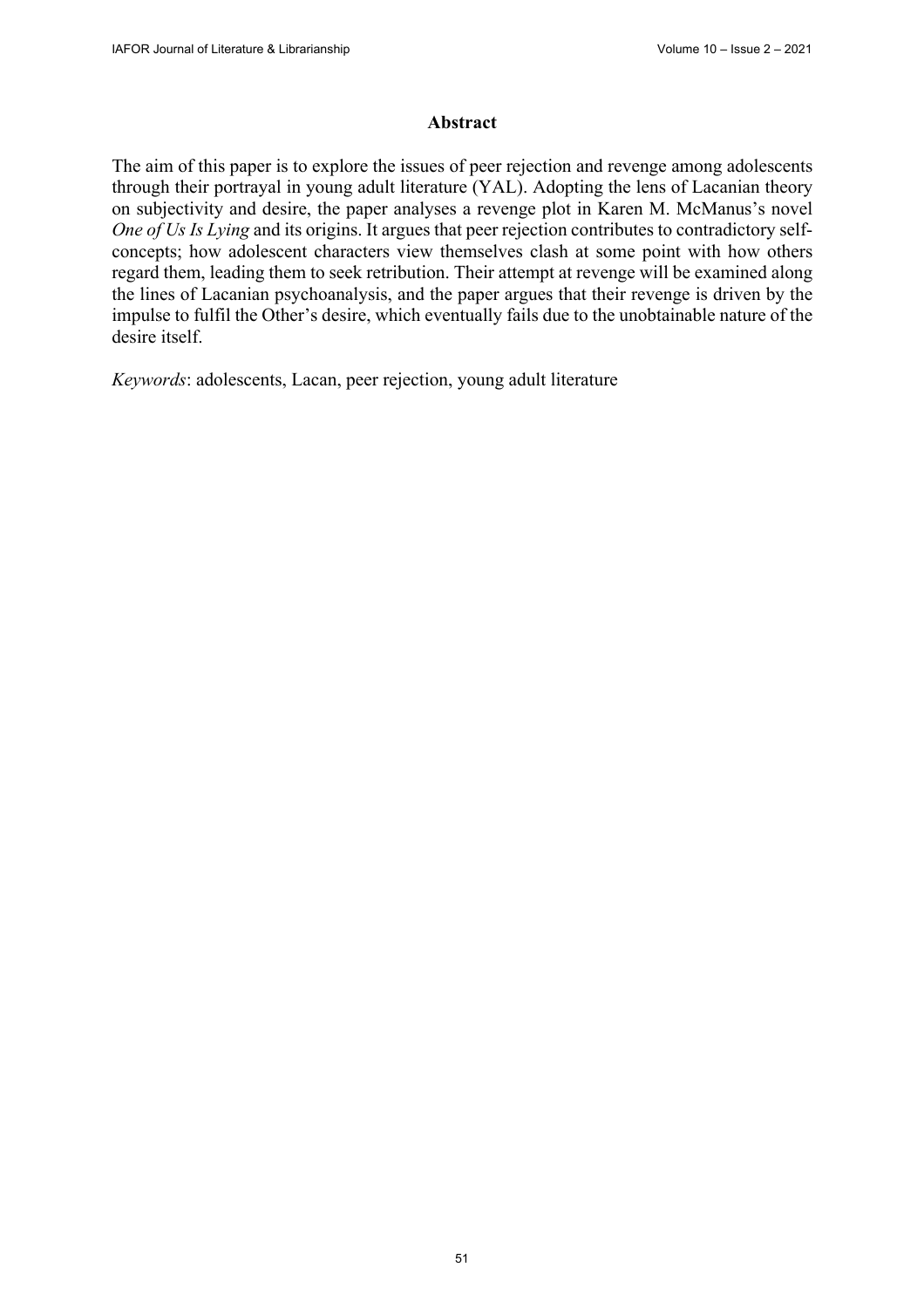Literature is viewed as a means to represent different facets of human culture, including that of adolescents. This group of the population is significant in that they are at a transitional age where most human maturation and identity formation take place, and the bulk of literature written about them tries to capture this process. Such stories can help connect adolescents to their roots and to the human condition at large, as well as facilitate their achievement of personal identity (Short, Tomlinson, Lynch-Brown, & Johnson, 2015, pp. 8–9). Central to that experience, however, is an array of negative emotions and problems that comes with being an adolescent, especially those concerning the more social aspects such as peer relationships and one's place in society. Young adult literature depicts these problems and their consequences.

Since its origin in the twentieth century, YA literature has grown and diversified, yet the scholarship surrounding it seems to concentrate itself around a limited group of well-known texts that have a strong impact on popular culture (Fitzsimmons, as cited in Fitzsimmons & Wilson, 2020, pp. 17-18). One common element that has been heavily examined in most of these YA books is the aspect of maturation of the young adult characters; the vast array of works under this label offers multiple complex variations of this. Since adolescents are often characterized as both powerful and disempowered, many young adult novels make a point to "interrogate social constructions" and present these adolescents in relation to their social contexts (Trites, 2000, p. 20). These constructions include the institutions which young adults are inevitably a part of and which have a certain degree of influence on their lives.

As an example of such representation, this article focuses on Karen M. McManus's *One of Us Is Lying* (2017). The novel follows in the footsteps of many of its predecessors like S. E. Hinton's *The Outsiders* (1967) and Robert Cormier's *The Chocolate War* (1974) in that it positions adolescent characters in familiar domains such as schools or their own neighborhoods but also has them navigate serious issues of murder and criminal accusations. The article explores how YA characters driven by the angst that stems from peer rejection can seek retaliation through violence. Towards this end, Jacques Lacan's theory on subjectivity and desire is employed due to its applicability to the psychological states of the young adult characters being discussed. Through the lens of psychoanalysis, with particular emphasis Lacanian theory, this paper aims to analyze the reasons behind the revenge acts carried out in the novel and illustrate how they are spurred by the perpetrators' own incongruous self-images and their inability to handle the powerlessness that stems from rejection.

# **Literature Review**

Adolescence is a period marked by change, be it physical, emotional, or social. While a clear and unanimously accepted boundary of at what age adolescence starts or ends can hardly be found, many sources delineate the benchmarks for adolescence to include ages as young as 10, according to the Society for Adolescent Medicine (SAM), to as old as 25, according to the Oxford English Dictionary (Curtis, 2015, pp. 9–10). Hence, many use the term adolescence more broadly with a focus on it being a transitional progression from complete dependency to a state of capability to handle developmental tasks, respond to contextual demands, and cultivate "personal agency" (Curtis, 2015, p. 1; Greenfield, Keller, Fuligni, & Maynard, 2003, p. 478; Graber & Brooks-Gunn, 1996, p. 769).

Adolescence is wrought with not just physical, but cognitive, psychological, and social changes, as well as various stressors such as familial conflict and emotional disruptions (Arnett, 1999, p. 317; Latrobe & Drury, 2009, p. 4). In addition, adolescence is regarded as a "disorienting and liminal space" (Tribunella, 2010, p. 75) in which its occupants, namely, teenagers or young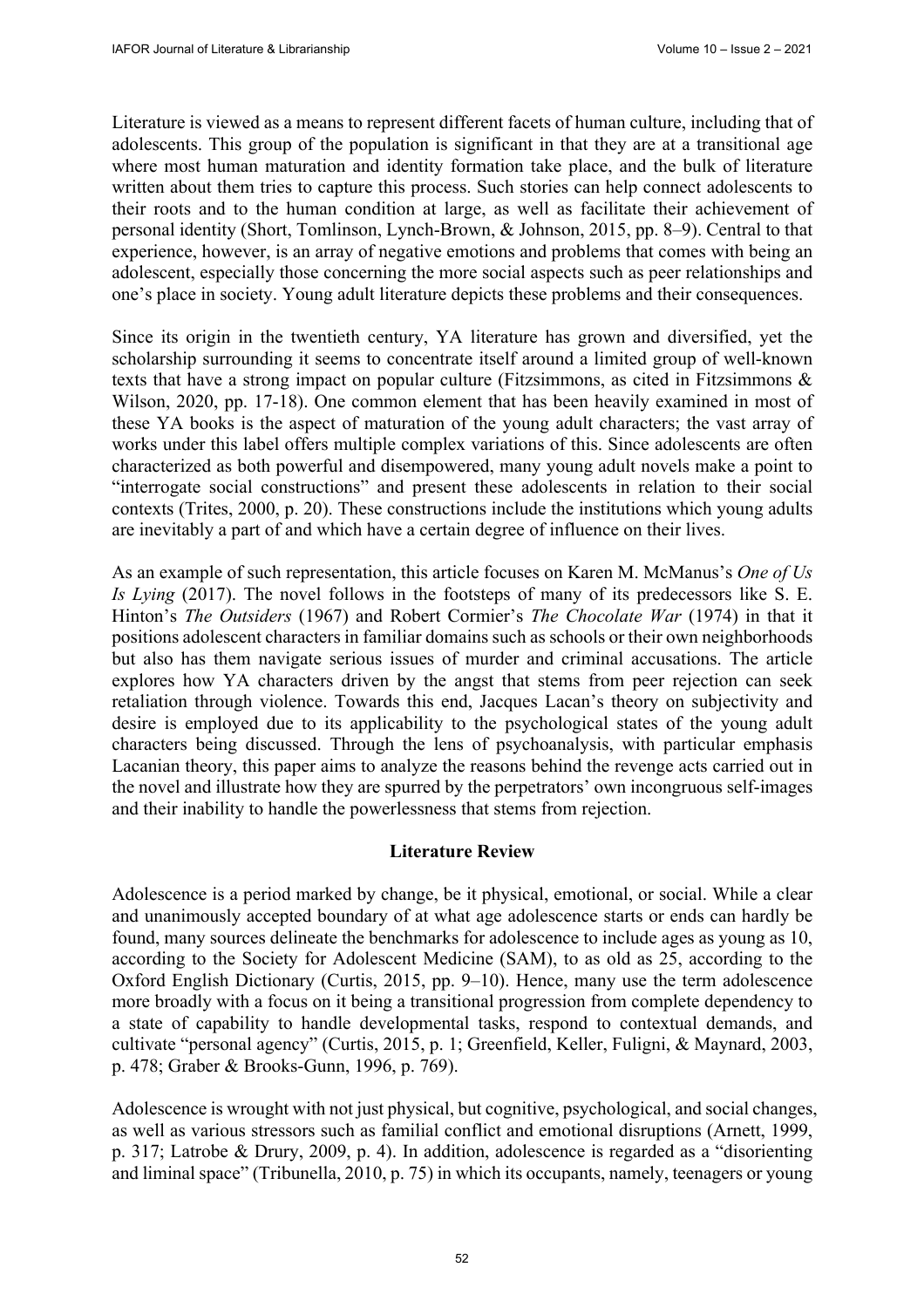adults, are often portrayed as psychologically "alienated" and "overwhelmed" (Underwood, as cited in Rosenblum & Lewis, 2003, pp. 276-77). Its challenges also include having to negotiate unfamiliar social roles (Schulenberg, Bryant, & O'Malley, 2004, p. 1120). Ironically, and perhaps dangerously, these young adults are in the age group where they have to face and make many "critical and reverberating life choices" (Costa et al., 1994, p. 6).

According to a number of leading social and cognitive psychological theories pertaining to adolescence, major developmental tasks during this period include the search for one's identity and the formation of meaningful relationships outside of the family. In *Adolescence: Continuity, Change, and Diversity*, Nancy J. Cobb (2010) defines it as a time when girls and boys try to forge a stable identity for themselves, to examine the choices around them and determine the sources of their personal strength (pp. 10, 26). Erik Erikson's psychosocial development theory states that the key for adolescents to construct their identity is experimentation with different new things to see which fit them the most and to connect the roles and skills cultivated in their earlier experiences with the ideals of the future; this is followed by the achievement of intimacy through forming meaningful relationships with others (Erikson, 1968, p. 128). Robert Havinghurst likewise defined the developmental tasks during the adolescent years as involving the acceptance of one's characteristics and cultural identity and the achievement of mature relations with peers (Latrobe and Drury, 2009, pp. 26–28).

Therefore, it is not surprising that connecting with others, especially peers, and understanding oneself are intertwined for young adults. In fact, the answers to the question of "Who am I?" are often found in adolescent relationships to other people (Cole, 2009, p. 124). In particular, peer groups constitute a point towards which adolescents orient themselves in order to establish autonomy from their parents, and social acceptance from their peers may determine emotional development for adolescents well into adulthood (American Psychological Association, 2002, p. 21). The significance being placed on peer relationships marks this as a focal point in adolescent life (Marston, Hare, & Allen, 2010, p. 960), so much so that some deem teenagers to have "a passionate herding instinct" (Brown, 1990, p. 171). As found in Csikszentmihalyi and Larson's study, adolescents' emotions are frequently linked to events concerning peers (as cited in Rosenblum and Lewis, 2003, p. 280). However, since social interactions with peers are likely to present abundant challenges and stressors, such as arguments, ridicules, and aggression, teens are also constantly tested and measured in terms of their ability to navigate these difficulties (Reijntjes, Stegge, & Terwogt, 2006, p. 90). Failure to respond positively in such situations may result in one being excluded or rejected (K. Sullivan, Cleary, G. Sullivan, 2004, p. 34).

Exclusion or rejection from peers could then lead to diverse, often unsavory, outcomes. How teens respond to rejection may take many forms. Certainly, there are coping methods that are positively viewed and encouraged, but some adolescents do react unfavorably to even the smallest hint of ostracism. In fact, a study by Eisenberger, Lieberman, and Williams (2003) suggests that the neurocognitive response that occurs during social exclusion is akin to how the brain reacts to physical pain, implying that we are undergoing an "injury to our social connections" (pp. 291–292). Other negative effects are also common, such as helplessness (Orri et al., 2014, p. 7), loneliness (Asher and Wheeler, 1983, p. 13), depression (Sandstrom, Cillessen, & Eisenhower, 2003, p. 533), and self-defeating behaviors (Twenge, Catanese, & Baumeister, 2002, p. 613). Whereas some emotional responses are personal and rather passive, more violent reactions can often develop as well. Individuals who have faced rejection, especially repeatedly, may become aggressive and turn their pent-up emotions outward in what has been termed the outcast-lash-out effect (Warburton, Williams, & Cairns, 2006, p. 213;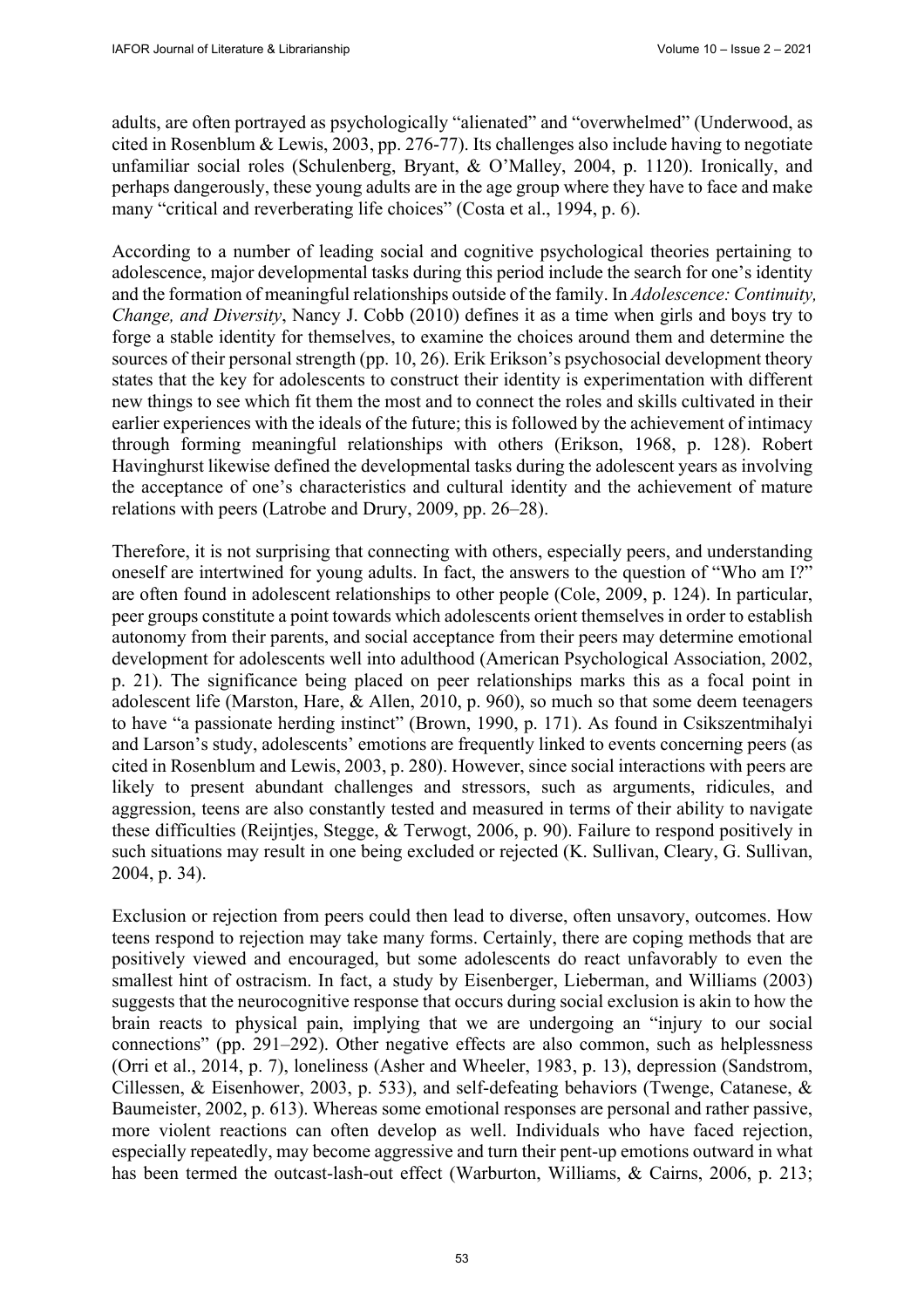Reijntjes et al., 2010, p. 1394). Warburton and his team (2006) have attributed this tendency to the perception of threat to one's control which thus elicits an attempt at restoration (p. 214).

One possible end result of the outcast-lash-out effect is revenge, whether in thought or in action. Böhm and Kaplan (2011) define this as the culmination of "external violations" and "internal vulnerability" born out of a traumatic situation which reduces one to an inferior position (p. 19). According to Gollwitzer, Meder, and Schmitt's study (2011), revenge serves a proximal goal of making the perpetrators suffer in equal measures, while the ultimate goal is to send a message to the wrongdoers, thereby making them understand why they are being punished (p. 372). This is supported by another study where goals of revenge, including the aim of preventing transgressions in the future, "demonstrating powerfulness" and "inducing guilt," are included (Gollwitzer, 2007, p. 121). Correspondingly, Orri et al. (2014) assert that revenge serves a communicative purpose, one which informs others of their misdeeds and connects the individual's distress to the actions of others (pp. 6-7). In many cultures, revenge functions only as a fantasy and having it as a motive is usually frowned upon (Miller, 1998, pp. 161–162). Nevertheless, it is still considered as a method for delivering justice (Miller, 1998, p. 168).

Teens who feel they have been wronged by others, be they family, friends, or society, may feel revenge is an appropriate course of action. Take bullying as an example; while aggressive behavior or revenge are usually ineffective in solving bullying problems, a portion of victimized teens still employ it as a coping strategy (Wilton, Craig, & Pepler, 2000, p. 241). Since bullying frequently takes place in the company of others, due largely to the fact that bullies enjoy having their assertion of dominance and intimidation witnessed, the presence of other peers who display support of the bullies, either through blatant encouragement or through passive bystanding, may serve to reinforce the link between victimization and peer rejection (Esch, 2008, p. 380; Olweus, 1994, p. 1173). Revenge could therefore be a way for the victimized or rejected adolescents to regain their control over the situation.

Taking into consideration the significance of peer relations and the adverse impact of peer rejection, it may be useful to integrate psychoanalytic theory in the analysis of texts dealing with young adults, with specific emphasis on how such psychological impact factors in an adolescent's maturation. Gaining maturity can be analyzed along the lines of gaining knowledge, as Tribunella (2010) writes that "[a]dolescence is effectively defined by initiation into knowledge" (p. 53), which essentially translates to "a realist sensibility about oneself" (p. 56). It can then be asserted that self-awareness is integral to the construction of a young adult's identity. Towards this end, this paper will draw upon Jacques Lacan's psychoanalytic theory regarding subjectivity and desire to analyze revenge in McManus' novel.

In Lacanian psychoanalytic theory, subjectivity hinges upon the existence of desire; more specifically, "the subject is caused by the Other's desire" (Fink, 1997, p. 50). From the moment of birth, or conception even, it is the decision of the parent(s), their desire for something that creates the physical presence of the subject. This reliance on the Other's desire continues throughout their lifetime, for when the subject matures enough to integrate themself into society, their being becomes "mediated by the other's desire" (Lacan, 1949/2006, p. 79). In other words, every action of the subject is addressed to one of the Other. The Other's desire is no longer only that which spurred the subject into being; it is now "the cause" of their desire as well (Fink, 1997, p. 59). By extension, it is the Other that "controls a human being's external world" and "regulates his or her assumption of a 'self-image'" (Nobus, 1999, p. 120).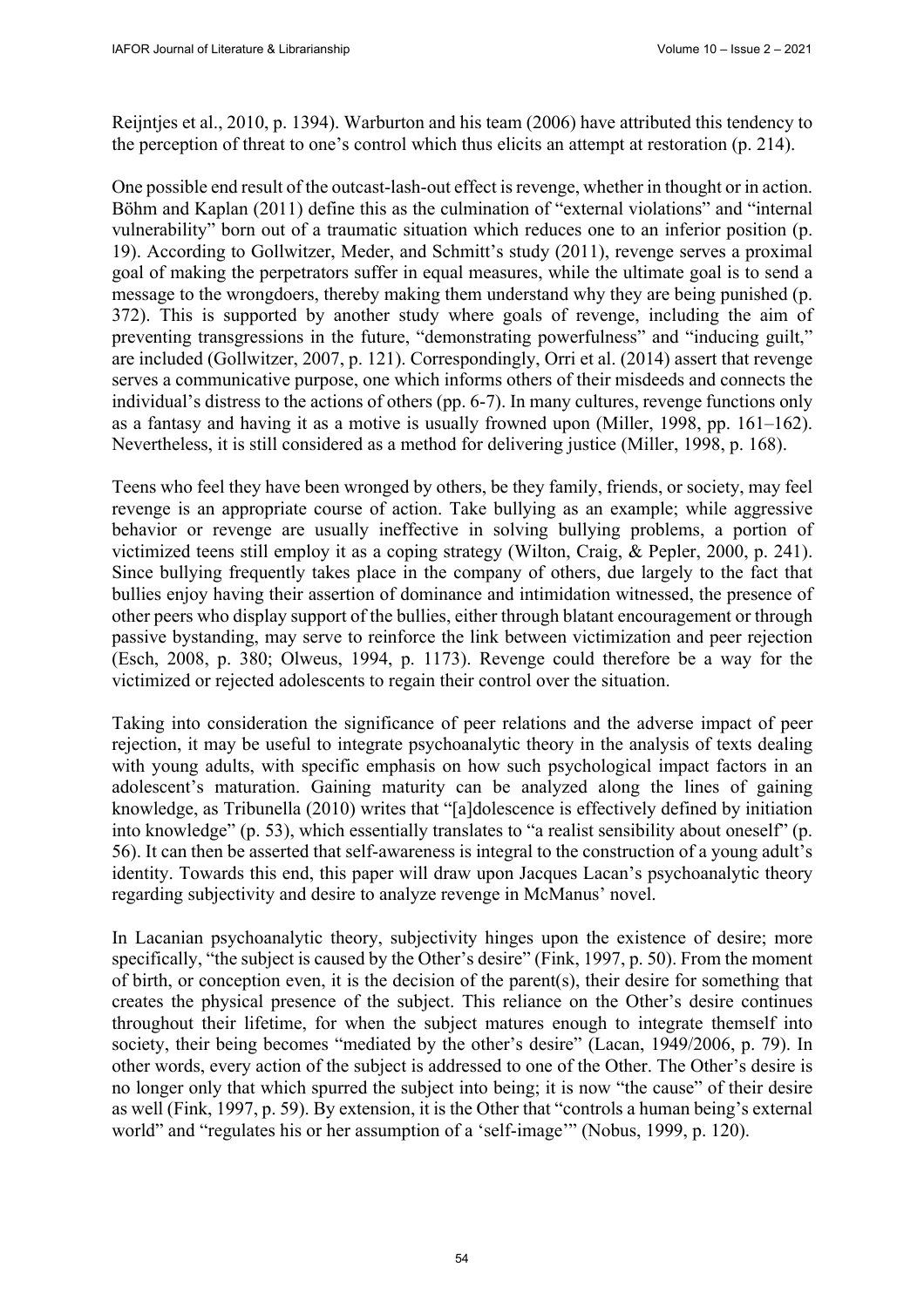This internalization of the Other's desire, while essential to the subject's formation of self, remains ever futile. Fundamentally, one "can rarely and is rarely allowed…to completely monopolize" the attention or the desire of the Other (Fink, 1997, p. 55). Thus, the attempt on the subject's part to offer up themself to magically fill the lack felt by the Other is in itself a losing battle. Not only is the Other's desire not singular, but it is also constantly shifting. As such, the subject, in their quest to respond to this desire, ends up perpetually, and unsuccessfully, scrambling to catch up with it (Fink, 1997, pp. 50-5, 54).

Such unattainable nature of desire is not only limited to that of the Other, but also the subject as well. This begins to take shape from the time a child begins to recognize him/herself as a subject. Referring to one of Lacan's best-known theories, the mirror stage, it is often described as a moment of identification in which a child is able to identify him/herself with that image reflected in the mirror and conceives of such an image as being distinguished from others (Lacan, 1949/2006, pp. 75–76). In addition, Lacan (1949/2006) also postulates that the mirror presents to the child "a primordial form," a form which he calls the "ideal-I" or an ideal image of the child itself (p. 76). However, it is this ideal-I that spawns a mental discordance as reconciliation between the mirror images and the subject's social determination is "irreducible" (Lacan, 1949/2006 p. 76). The mirror itself also serves as a "limit" which, in Lacan's words, "cannot be crossed. And the only organization in which it participates is that of the inaccessibility of the object" (1986/1992, p. 151). To put it simply, the *I* that is created in the mirror stage represents the assembled desire of the subject that cannot be obtained, or, as Nobus (1999) concludes, "an I that can never be realized" (p. 117). To make matters worse, the mirror stage consequently results in aggression. Acting as a point at which self-concept (that the child can conceive of itself relationally and contextually to others) originates, this stage can be seen as the "ontological mould for the social struggle for prestige," thereby instigating aggression or even destruction (Nobus, 1999, p. 112; Lacan, 1986/1992, p. 151). In fact, such aggressiveness is found in every social interaction, benign or otherwise (Lacan, 1949/2006, p. 79). Even children, once cognizant of their position in the social context, can express envy of other people's affection as well as their achievements, which potentially includes resentment (Hay, 2019, p. 85). Therefore, such desire for the ideal version of oneself, as well as for social recognition over others, can lead to failure. Imperative though it may be to the construction of subjectivity, desire eventually is "predicated upon a fundamental lack of the impossible 'lost object'" (Newman, 2004, p. 159) and "not attached to any clearly realizable or realistic goal" (Kirshner, 2005, p. 3), ultimately rendering it unobtainable.

The unachievable desire is then tackled with different coping mechanisms, most of which reside in the realm of fantasy. In a sense, it can be said that adolescents employ fantasy as they grapple with their place in the world. Given "the salience of issues of social competence" in this period (Marston et al., 2010, p. 960), it is understandable that envisioning and mentally playing out their actions and anticipating the ensuing reactions are to be expected, even in highly stressful events. As a matter of fact, the assessment of said competence is often determined by a person's ability to appropriately socialize and understand social expectations of their behaviors (Wilton et al., 2000, p. 243; Reijntjes et al., 2006, p. 90), and the underlying motive for these mental imaginings is their desire to foster connection with others (Twenge et al., 2002, p. 614). In a similar vein, Lacan views fantasy as a realm in which the subject manipulates their position "with respect to the Other's desire" with the purpose of eventually arriving at that which is desired (Fink, 1997, p. 60). However, as the true desire of the Other is obscure, the subject tries to "stitch desire to the fabric of social reality" by transforming it into other tangible or recognizable fantasies (Kirshner, 2005, p. 5). Hence, it makes sense that, in Lacanian theory, fantasy's ultimate function is to sustain reality by "cover[ing] over the lack"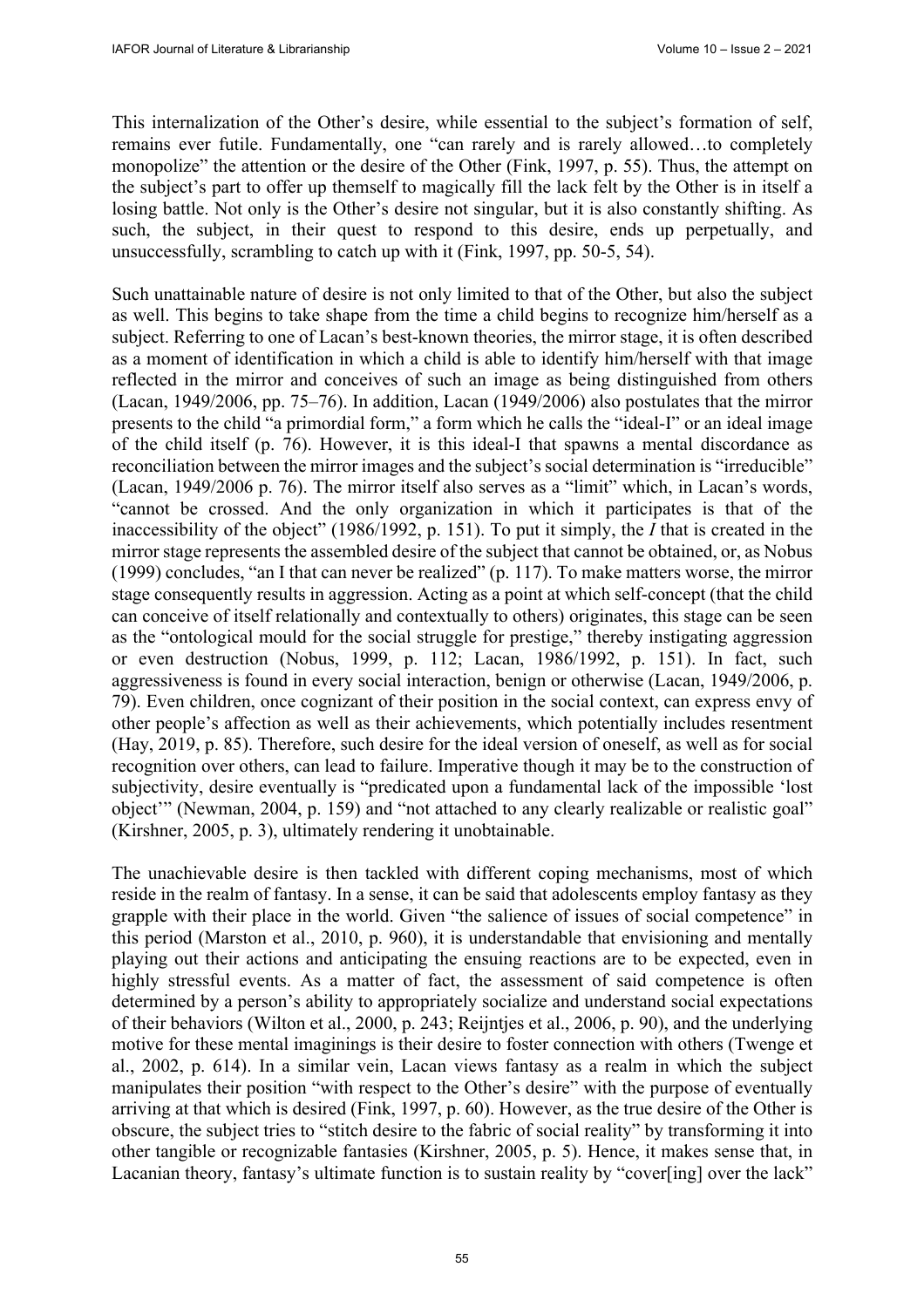(Newman, 2004, pp. 162–163). One such manifestation of fantasy is the aforementioned revenge, which is a response to a violation of the desire for social connectedness or expected treatment from others, a "perceived humiliation" that begs to be dealt with (Böhm and Kaplan, 2011, p. 20).

All in all, it can be seen that young adults undergo a transitional period that unavoidably makes them susceptible to intense, often negative, emotions. The centrality of social relationships, especially with peers, during this age also heightens their emotional response to rejection, which can result in aggression and retaliation. Through a psychoanalytic lens, these adolescents become subjects that, in the process of maturation, are motivated by the desire of the Other, constantly rotate themselves and their actions around such desire, and eventually fail due to the very unattainable nature of desire itself. This puts the subjects in a perpetual losing position in the power dynamics against the Other. This line of reasoning will be applied to the analysis of *One of Us Is Lying* in the following section.

#### **Discussion**

In 2017, American author Karen M. McManus brought the themes of maturation, rejection, and power into focus in her debut novel, *One of Us Is Lying*. Marketed as a mystery, the book follows a group of students in the town of Bayview as they go from being ordinary high schoolers to murder suspects in the span of one afternoon. After ending up in detention on the same day through a curious coincidence, Bronwyn Rojas, dubbed "The Brain" in the official synopsis of the novel, Nate Macauley, the school's resident delinquent, Cooper Clay, a rising baseball star, and Addy Prentiss, homecoming princess and doting girlfriend to Cooper's best friend, Jake, witness the mysterious death of fellow classmate Simon Kelleher who experiences a sudden allergic reaction and dies shortly afterwards. Simon is notorious as the creator of About That, a gossip application on which he posts rumors and stories about other students, using only their initials. Given that *About That* also features gossip about the four students, there is more cause for the police to suspect one or more of the four students, nicknamed the Bayview Four once investigation begins, as the culprit. After they undergo various challenges stemming from the investigation as well as the rumors spread by the application and its successor Tumblr page About This, it is then revealed that Simon has killed himself and has intended to frame his four classmates. Simon's plan is continued posthumously by an accomplice, Jake Riordan, who seeks to make Addy pay for cheating on him. A manifesto left in the care of Janae, Simon's friend, declares that Simon has committed suicide to take revenge on the society that has made his life miserable and to do it with more imagination than anyone has done before.

The main events of the book are catalyzed by the negative experiences of two YA characters – Simon and Jake. For Simon, as a school's outcast and the creator of About That, he is predictably shunned by his peers, leaving him with only one friend, Janae. Most of the student body at school regard him with a mixed sense of trepidation and resentment. Bronwyn, for example, who is normally "too squeaky clean" to be a target of About That (p. 28), still has a policy that "As a general rule… I try to give Simon as little information as possible" (p. 4). This does not bode well for his psyche as peer rejection from childhood to young adulthood is consistently recognized as a risk factor for strong negative emotions and behaviors (Trentacosta and Shaw, 2009, p. 357; Reijntjes et al., 2006, p. 90). More specifically, Simon feels humiliated when he is disinvited from the after-prom party held by one popular classmate and is "'not even allowed to go'" even though he is on the junior prom court (p. 323). On a more personal level, he is rejected by Keely, the girl he has tried to pursue, who confesses to her boyfriend,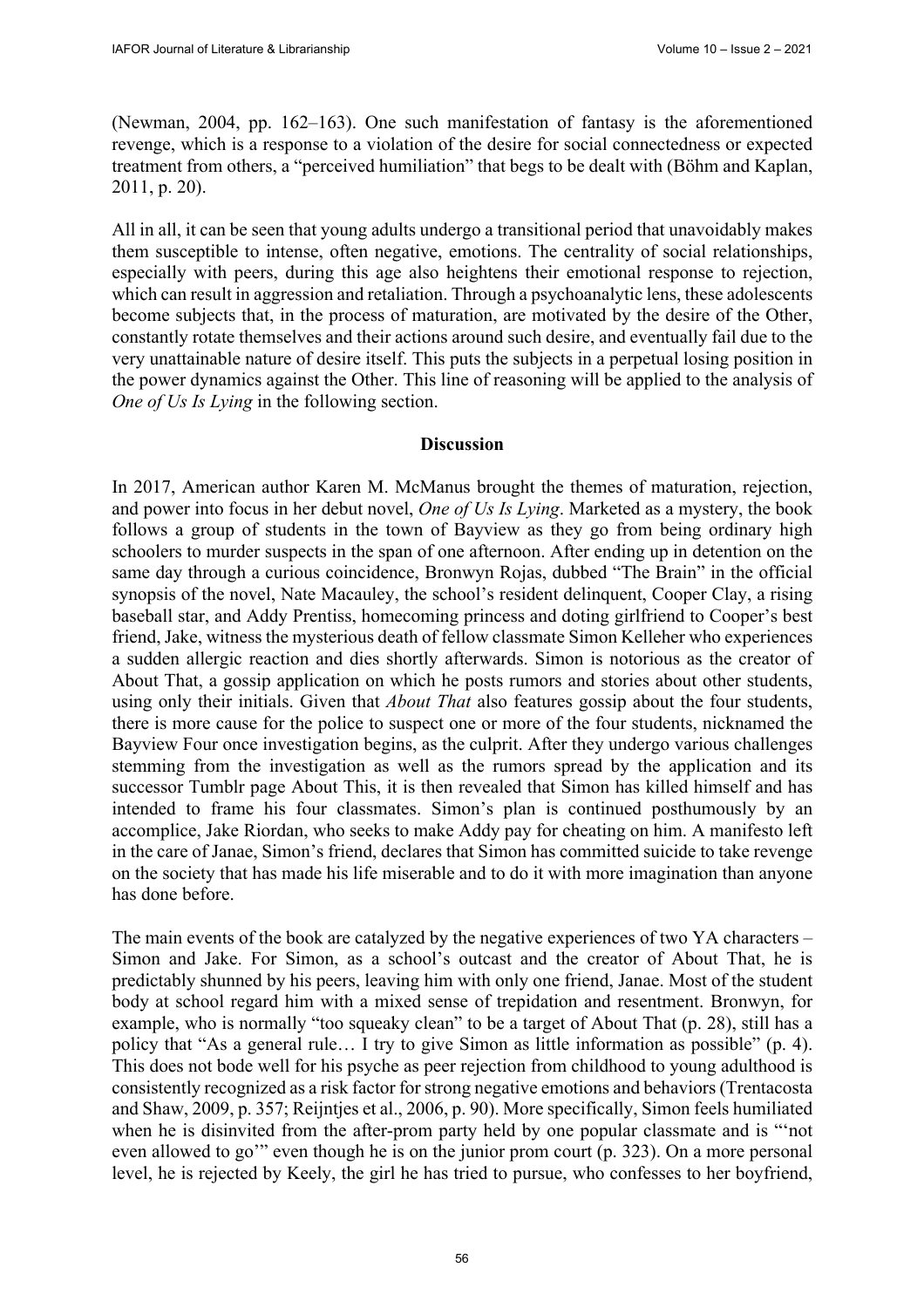Cooper, that she "hooked up with [Nate] at a party to get rid of Simon" (p. 266). Another character who has had a part in angering Simon is Bronwyn, who "told him the wrong application deadline" for a Model United Nations competition and caused him to miss the cutoff (p. 136).

Whether or not these acts were done intentionally is of no significance. Simon still develops, as a result, numerous internalizing problems, including loneliness, social anxiety and depression, as is often the case when perceived rejection is high (Sandstrom et al., 2003, p. 533). It is suggested that Simon is not a socially well-adjusted person. Janae says, "he'd been depressed for a while," and the fact that he only has a limited number of friends is in itself indicative of his social awkwardness (p. 322). Worse, this conforms with Dodge et al.'s study that there is a tendency for individuals having experienced rejection to display excessive aggression toward peers due to an assumption of peers' hostile intent (as cited in Reijntjes et al., 2006, p. 90). These perceived negative experiences then unsurprisingly spur Simon into a negative act of his own, which is to devise the plan that lays the foundation of the novel.

As for Jake, Simon's unexpected partner, his perceived culprit is his own girlfriend, Addy, who cheated on him with one of his friends. Jake's controlling nature coupled by Addy's loyalty towards him serve to enhance his feeling of betrayal as he originally believed that Addy was devoted to him. Although at first Jake is not aware of Addy's act of infidelity, Simon makes sure to reveal this fact to him in order to enlist his help in actualizing the plan. Jake, in his anger, readily agrees to Simon's plan.

While the circumstances surrounding their trauma are different, both feel a sense of entitlement that justifies a payback. Jake entertains the position of a popular boy with an almost perfect life—a strong member of the school's baseball team, a pretty and equally popular girlfriend, and a solid group of friends. From his point of view, it is easy to experience a sense of invincibility, or at least, superiority, over other teens. From Addy's description of him, possible bias aside, Jake is "the best running back Bayview High's seen in years" and he and Cooper, after becoming best friends in the freshman year of high school, have become "basically the kings" of their class (pp. 43–44). Therefore, finding out about his girlfriend's infidelity is likely a big blow on his ego that becomes a traumatic event for Jake in several ways. First, Addy has always been in a submissive position to him. Addy admits that she "never turn[s] Jake down" (p. 45) and always does things to please him, like dressing the way he likes or wearing her hair a certain way, so much so that her sister observes that Jake "ran every part of your life for three years" (p. 311). Men, in general, are "sensitive…about losing the interest of their partner, of feeling taken for granted" (Böhm and Kaplan, 2011, p. 88). Hence, Addy's intimacy with another man, especially one he considers a friend, is seen as insulting to him since it implies that he no longer has control over his girlfriend, or that his control over her is not as absolute as he thinks. This fractures the perfect image of himself that Jake has likely developed from his past socialization.

As for Simon, his purported intent of revenge is, admittedly, more twisted than Jake's. While the object of Jake's contempt is concrete and singular – Addy being the only one deserving of blame – Simon's victimizers are plural and collective. According to Janae, he "always felt like he should get a lot more respect and attention than he did" (p. 322). He feels he is wronged by everyone by being ignored and rejected and thus wants to show this dissatisfaction through his suicide. This is in line with Orri et al. (2014)'s study in which interpersonal trouble, as well as the perception that such issues are insurmountable, has been cited as part of the inciting reasons leading up to suicide (pp. 6–7). This is further elaborated in the manifesto that Simon leaves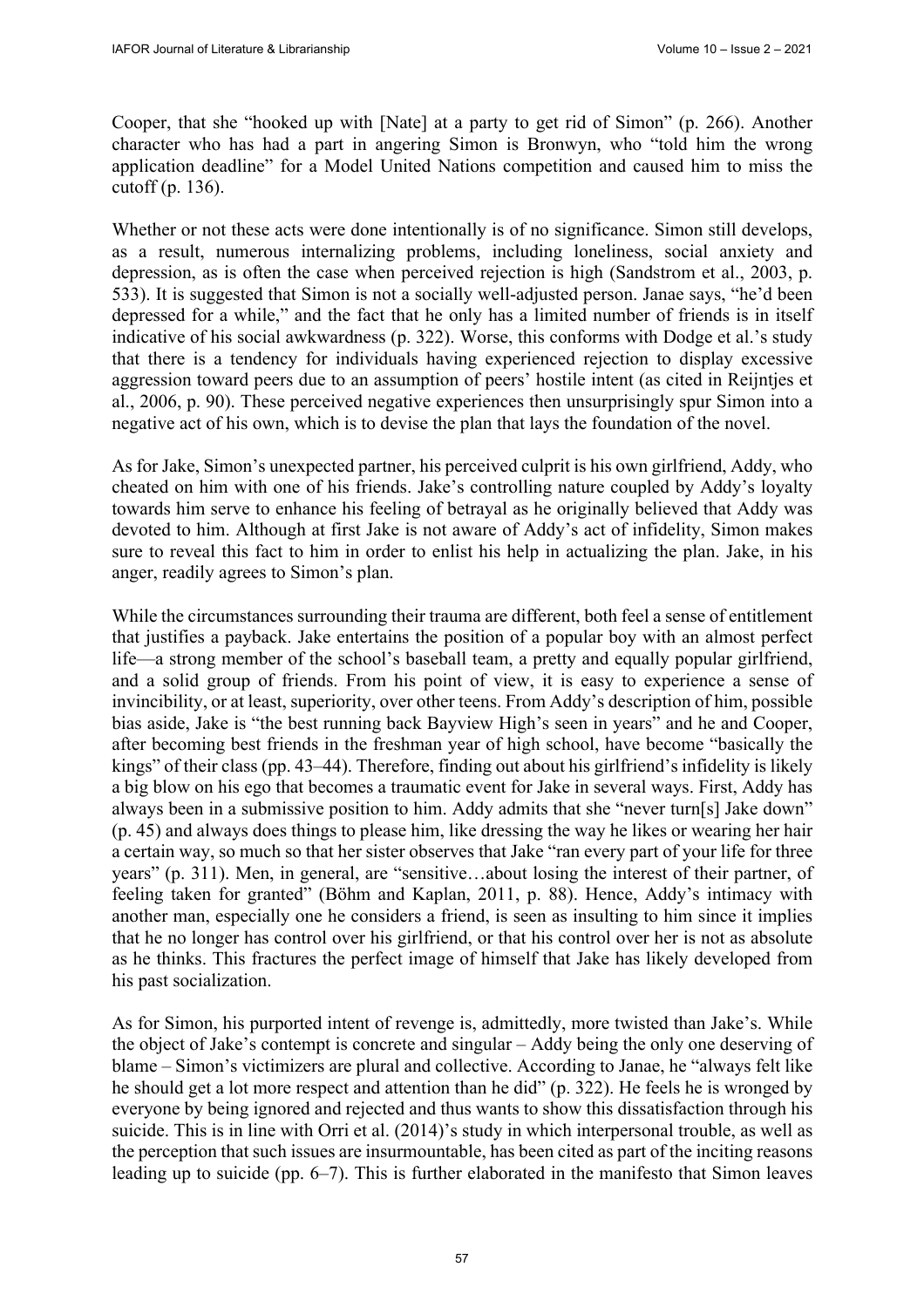behind with Janae. Admitting that "*I hate my life and everything in it*," Simon explains he "*decided to get the hell out*" (p. 321). However, he discloses that he did not want his so-called exit from life to be banal and clichéd.

I thought a lot about how to do this. I could buy a gun, like pretty much any asshole in America. Bar the doors one morning and take out as many Bayview lemmings as I have bullets for before turning the last one on myself.

And I'd have a lot of bullets.

But that's been done to death. It doesn't have the same impact anymore.

I want to be more creative. More unique. I want my suicide to be talked about for years. I want imposters to try to imitate me. And fail, because the planning this takes is beyond your average depressed loser with a death wish (p. 321–322).

Not only is he set on taking his own life, he also aims to cause such a stir with it that his death will be remembered. As seen here, he does not identify any specific person as the instigator of his suicidal ideation; instead, it seems he wants his death to target any random student or, in his words, "as many Bayview lemmings" as possible (p. 321). He also shows that he has pondered the method extensively. Therefore, his eventual choice of scapegoats may be somewhat understandable. Early on in the novel, Simon mentions that he views the Bayview Four as "walking teen-movie stereotypes," which, to him, possibly represents the different factions of the student body at Bayview High (p. 11). Framing those whom he believes embody the school environment that antagonizes him can then serve as a unique way of exacting revenge that he aims to achieve.

Indeed, both Simon and Jake have their own agenda for partaking in the elaborate revenge plan. However, both of their actions can be analyzed in a similar way; their revenge is reflective of their misguided and distorted view of others which they cannot reconcile with reality, thus prompting this disturbing and detrimental scheme. To clarify, both characters have been immersed in the world of images which have inevitably had an impact on their psyche. These images, thus accumulated in much the same way through existence in society as through one's interaction with parental figures, have been internalized and crystallized into a global image that a person uses to form "a coherent 'sense of self'" (Fink, 1997, p. 37). Similarly, these characters have internalized how others see them and combined with their own perception of how they should be regarded by others, thereby constructing an ideal image. As Erikson (1968) has theorized, adolescents "are sometimes morbidly, often curiously, preoccupied with what they appear to be in the eyes of others as compared with what they feel they are" (p. 128).

This line of analysis may apply more effectively to the case of Jake than Simon, although Simon's struggle with the ideal image has a more severe consequence. As mentioned earlier**,**  Jake has been enjoying a favorable position in the school hierarchy and approbation from his social circle. This seemingly positive social stance is exacerbated by the acquiescent behavior of Addy. This high school culture, in which a well-adjusted and confident disposition such as Jake's is encouraged and accepted, is in fact harmful to the popular teens as well as the rejected; these popular teenagers are allowed to "think of themselves as superior, divest themselves of empathy and social responsibility," and eventually let their perceived "infallibility" direct their decisions, often bad ones (Sullivan et al., 2004, p. 34). Falling into this trap of indulging in popularity, Jake cannot help but regard himself as superior, and therefore he reacts exceptionally strongly to Addy's betrayal. Jake's consistent success in imposing control over Addy's decisions and behavior throughout their relationship has reinforced his conviction in his superiority. Having Addy neglect his significance, and by extension his influence, as her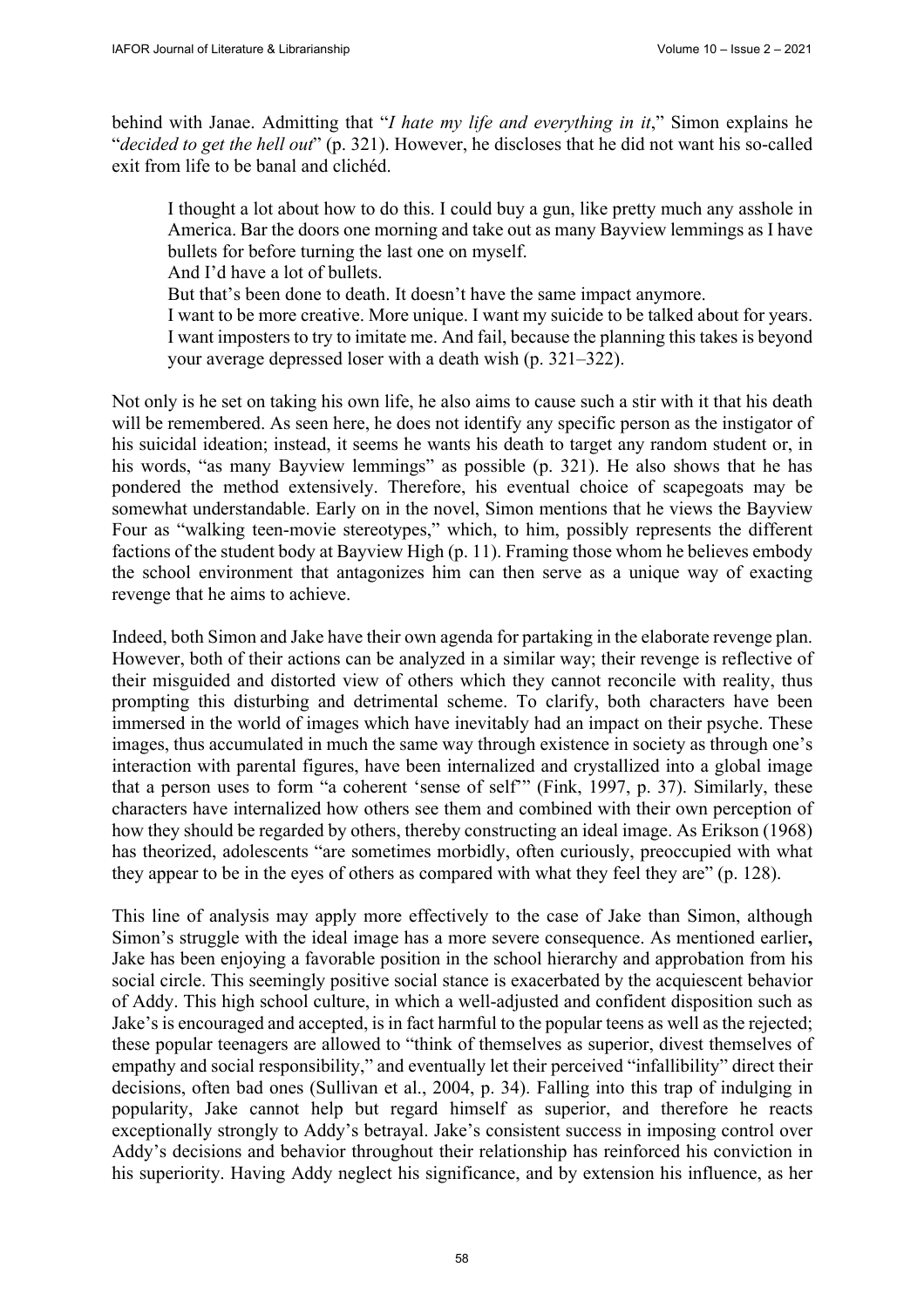boyfriend, even while intoxicated, hints at the loss of control he normally wields around her. On top of this is the fact that the person with whom Addy cheats is one of his own friends who continues to act casually around him, making Jake feel like he is being taunted. His words to Addy when she confesses confirm this belief: "You let me hang out with a guy who's laughing his ass off behind my back while you jump out of his bed and into mine like nothing happened. Pretending you give a shit about me" (p. 103). As a result, this creates a discrepancy in an image that he has constructed about himself as the perfect boyfriend who "treat[s] [her] like a queen" (p. 103). Addy voices this sentiment perfectly when she realizes that what Jake is doing serves as "The perfect revenge for cheating on a perfect boyfriend" (p. 325).

Simon, on the other hand, suffers from a different type of dissonance as he is consumed not by the aggregate of external positive notions of him but by his own perception of himself. Initially largely invisible, Simon is recognized for the first time by other students after he posts a scandal on an app called After School before he builds "his own app" (p. 44). At this point he has garnered a reputation for himself and made people "scared of him" (p. 44). Undergoing such a shift in his peers' perception of him is reflective of the common experience of role confusion during adolescence, which has a rather negative implication. For a person still in the process of forming a stable identity, there is a need for unity "between that which he conceives himself to be and that which he perceives others to see in him and to expect of him" (Erikson, 1968, p. 87). Seeing how his social presence alters from being overlooked, and even rejected – considering "the way Jake just dropped Simon freshman year…as if Simon didn't exist anymore" (p. 325) – to being able to spark recognition and apprehension may cause him to internalize an image of himself that is more powerful than he really is or than his peers really perceive him to be. Through About That, he is able to make his schoolmates not only wary of the sources from which he receives the information, but also apprehensive about upsetting him and consequently ending up with their misdeeds revealed on the app.

His action, while under the guise of maintaining the anonymity of the persons involved, can still be considered as a relational form of bullying (Flanagan et al., 2013, p. 692). Though he does not seek direct confrontation, he does realize that it grants him power over his peers. Here Simon is capitalizing on the adolescents' fear of "social pain" which can stem from being publicly humiliated and later ostracized (Ouwerkerk, Kerr, Gallucci, & Lange, 2005, p. 322). His so-called power is validated even more by the fact that what he posts, however unlikely, "you could pretty much guarantee every word was true" (p. 28). The peers' grudging acceptance of his cyber assault is the "action without belief" that perpetuates the structure of domination (Newman, 2004, p. 164). Such power dynamics inevitably form the various images of his powerful self that he accumulates and identifies with in the same way a child catches and internalizes images fed to it by parents (Fink, 1997, p. 36).

The problem is then worsened as Simon has to contend with the actual opinions that the others hold about him. With few friends and a reputation of spreading degrading rumors about his peers, Simon is, at best, tolerated among his social circle. This clashes with the self-concept that he has constructed in his head, which is why he feels he deserves "more respect and attention" (p. 322). Hence, it can be interpreted that he is unable to cope with the lack that results from not being able to reconcile the disparate images of himself as he has formulated and as his peers' project. This failure contributes towards aggressive or problem behavior, which is in line with the actual tendency of rejected youth (Reijntjes et al., 2010, p. 1394).

Such discord is inimical to their ego since it obviously disrupts the process by which individuals make sense of the world, which is through the juxtaposition of "what we see and hear with this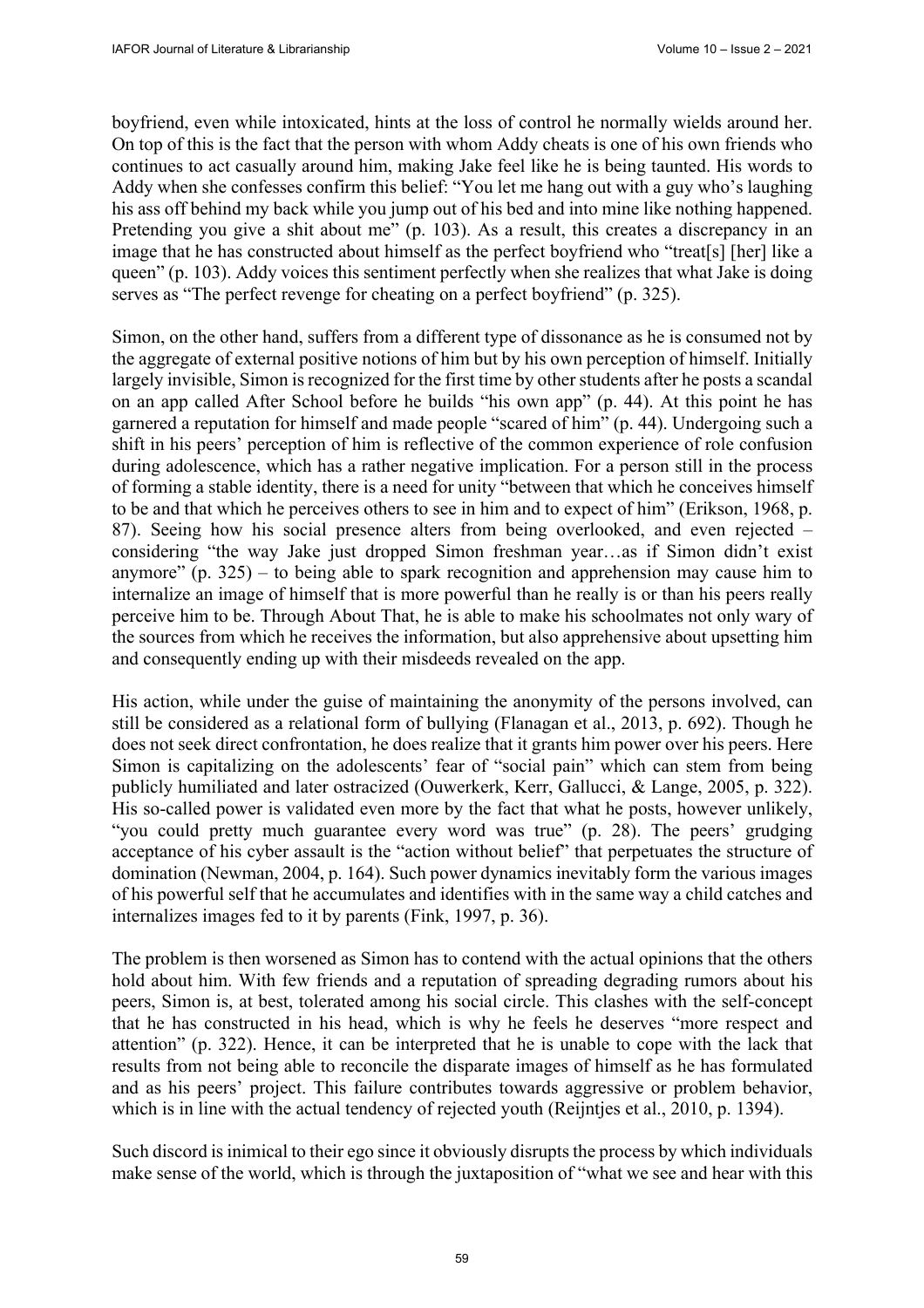internalized self-image" (Fink, 1997, p. 37). As adolescents, they have acquired more advanced cognition for self-evaluation and contextual consideration, which results in them being more self-conscious and susceptible to negative assessments by others (Reimer, 1996, p. 322). While the heightened reflection of the self allows adolescents to know themselves better and form a stable identity, it also poses a risk of the different self-images colliding with each other. According to Rosenberg, such a clash is most inclined to emerge during adolescence (as cited in Harter, 1990, p. 533). Correspondingly, adolescents' vulnerability to disturbances in their self-concept can be harmful to their identity (Lau, 1990, p. 112). For Jake and Simon, their vulnerable sense of self is further weakened by the inability to reconcile the different selfconcepts and self-images. As a result, they resort to revenge as a coping mechanism for their unbearable situations, and their intent to take revenge reflects their version of an ideal community made up of others and of themselves.

Nevertheless, in reference to Lacanian theory, revenge, when situated in the realm of the ideal, or the fantasy, is doomed to fail. As has been established, while adolescents such as Jake and Simon mature, peer acceptance is of paramount importance, and perceived rejection does have a lasting negative effect. Consequently, they strive towards the traits that would earn them favor with peers, whether consciously or not. Still, rejection is always an imminent possibility (Trentacosta and Shaw, 2009, p. 357). Consequently, the formation of the subject, which is dependent on external images compiled into "an illusory image of cohesion and stability" with which the subject identifies, results in failure (Lacan, 1949/2006, pp. 79–80; Newman, 2004, p. 154). Influenced heavily by these ill-formed self-concepts, Simon and Jake both face disappointment that escalates into anger, causing them to lash out in the form of revenge in order to maintain the self-image that they believe to be most beneficial for them. In an indirect way, retaliation as such can serve a purpose of restoring the subject's "inner psychic balance" as its aim is to reestablish self-esteem (Bӧhm and Kaplan, 2011, p. 34). However, when revenge is taken against the fundamental lack within a person's psyche, it does not achieve its goal because the balance that they are trying to regain is essentially impossible to pin down.

It follows, then, that the purpose Jake and Simon's revenge scheme ends up serving is only as a tool to seek power both over others and over their own fate. What can be discerned from their actions is obviously not the kind of restoration that is defined by Bӧhm and Kaplan (2011) to be rather productive and reconciliatory (p. 35), but indicative of the feeling of perceived humiliation, anger, or powerlessness, from which aggression often ensues. By trying to punish others for the grievance received, both characters transfer their feelings of inferiority and indignity to those they deem to be at fault. This corresponds with several studies that refer to revenge as an "other-directed emotion" that projects negative feelings of the individual onto others (Orri et al., 2014, p. 6; Bӧhm and Kaplan, 2011, p. 35). In Simon's case, his choice of revenge which is suicide, goes one step further by permanently "relieving" himself of any negative feelings (Orri et al., 2014, p. 6) and even retaining control of his own life (Hendin, 1991, p. 1154). As such, both Simon and Jake are able to control the situation, the others involved, and their own position in how it plays out.

For these adolescent characters, the power dynamics that surrounds them and its influence are undeniable as young adults are active subjects who exercise power and on whom power plays. That is to say, they are embarking on a path toward autonomy as they are now constantly considering different "avenues of duty and service" with "free assent," driven by both the desire and compulsion to make choices that deviate from those of their parents but not from those of their peer groups (Erikson, 1968, p. 129). They get to grapple with challenges and "test the limits" of their power in their culture and society in which they navigate (Trites, 2000, p. 54).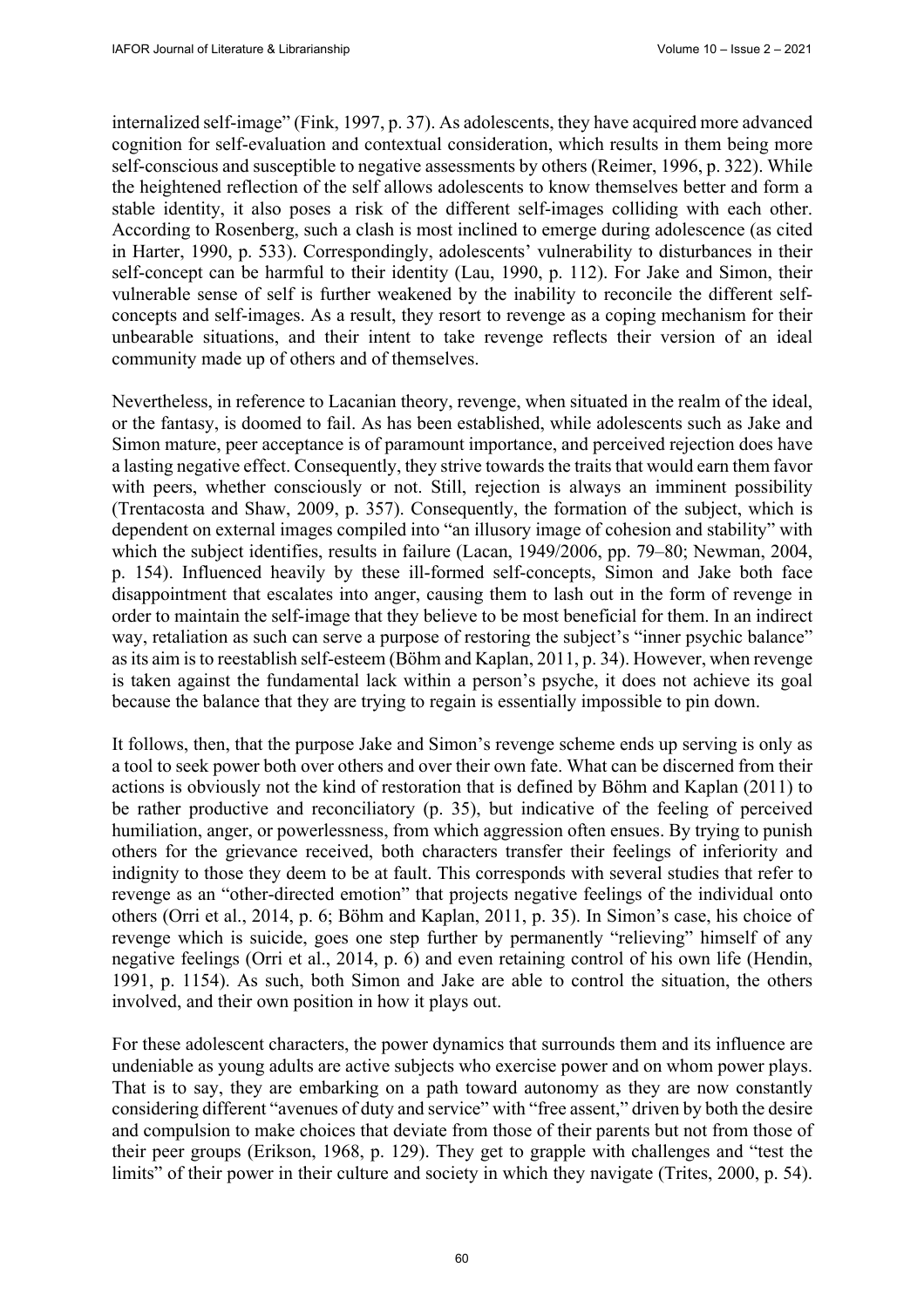On the other hand, these young adult characters are influenced by the external forces that abound in their immediate and extended circles. These social or cultural institutions operate to shape adolescents by showing them how much and how far they can employ their individual power (Trites, 2000, p. xii).

In Simon's case, it is quite clear that even though his manifesto proclaims the suicide to have a more sweeping impact, essentially he only wants to target those who have had a direct hand in making him unhappy. Apart from the psychological discordance contributing to his misery, his decision to carry out the scheme is further triggered by shame. While it is a common facet of adolescent emotions, shame may be felt especially strongly by those who struggle with the disparity between the ideal self and the real self (Reimer, 1996, p. 322). Suffering from this very contradiction within himself, Simon likely harbors a fair amount of shame, which then develops into paranoia about not being able to achieve or maintain the façade of the ideal self. It is not only a failure to achieve the respect that he desires, but also his own paradoxical selfconcepts that give rise to confusion and thus shame in his mind. While he projects himself as not part of, and even above, the clichés of high-school cliques and drama, he also secretly craves it as it would mean acceptance and inclusion, which implicitly confirms he is behaving correctly in social contexts (Ouwerkerk et al., 2005, p. 322). This is seen most obviously when he "rigged the votes so he'd be on the junior prom court" (pp. 323–324). An expected reaction is that Simon "acts like he's above caring whether he's popular, but he was pretty smug when he wound up on the junior prom court last spring" although nobody knows "how he pulled that off" (p. 11). Janae confirms that "He'd make fun of people for being lemmings, but he still wanted the same things they did. And he wanted them to look up to him. So he did it" (p. 324).

Being cognizant of these discrepancies leads to his shame as he "couldn't stand the thought of … everyone at school knowing he'd done something so pathetic. Like, he'd spent years spilling everybody's secrets, and now he was gonna get humiliated with one of his own" (p. 324). As a result, he reacts in such a way that would remove shame or prevent shame – an internallyinduced sentiment – from developing into humiliation – a feeling provoked by external factors. This decision is hinted at by his penchant for violence as seen in his online posts on the 4chan message board that Maeve discovers. Not only is he one of those labelled as "a bunch of sickos" celebrating school shootings (p. 176), he also demands a more creative method of "violently disrupting schools" (p. 271). One of his 4chan posts says he wants teens engaging in this public violence to "Raise the stakes, for God's sake. Do something original…Surprise me when you take out a bunch of asshole lemmings. That's all I'm asking." (p. 271). This may explain why he reacts in such an aggressive way to the wrongs he feels have been done towards him. Simon's embarrassment over his ruse makes him paranoid about his peers discovering the truth, which will then worsen their attitude towards him and even lead to further ostracism.

This instability is suggestive of his lack of control over the events in his life despite the fact that he actually covets it. His slide into depression and violent inclination also emphasize his lack of control over even his own mental state. Considering this, taking revenge through suicide is a way for him to regain control as he believes he has cleverly mapped out how those wrongdoers' lives will be destroyed after his death, as well as how his death, the action of which he has complete agency, is integral to said destruction. Here Simon treats death as an opportunity to reestablish subjective power. Moreover, he can also baffle and scare other people because, as he plans, the people will watch "it unfold for a year" and still "have no clue what actually happened" (p. 322), giving him a promise of a continuing invisible authority. In fact, even after his manifesto is scheduled to come out, he can still carry on haunting many of the others with guilt and doubt. By inflicting remorse through his suicide, Simon is exacting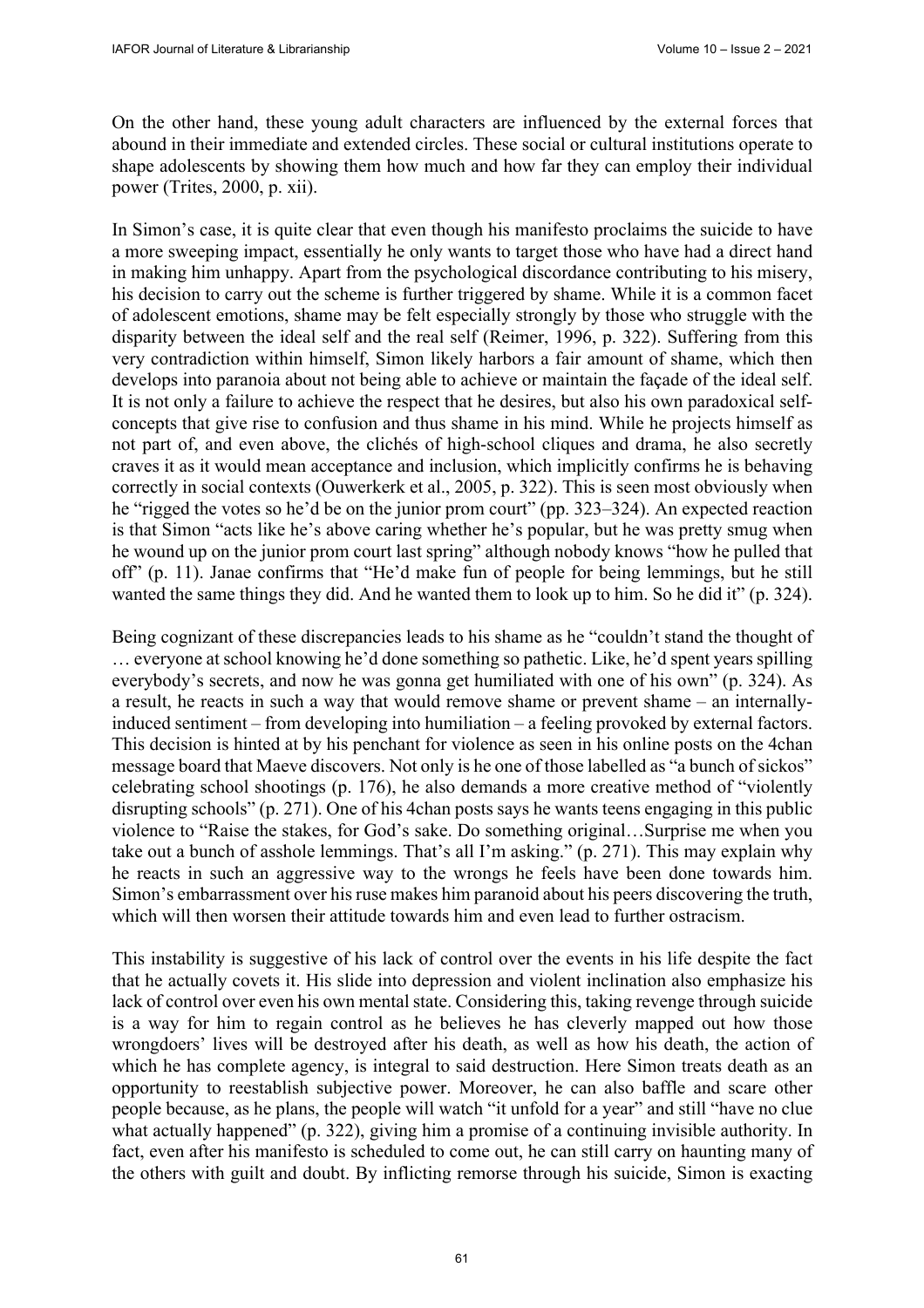"permanent suffering" on those involved (Orri et al., 2014, p. 6). This possibly reinforces the feeling of power that he can wield over those who have subjugated him one way or another. However, while justice has been served – Simon may have achieved a coveted sense of authority and power at the time of his death – this form of justice makes it hard for readers to sympathize with him. Simon, in this case, joins the rank of other characters who take revenge through their own "idiosyncratic notions of their own right," while the audience perceive their claims, methods, and motivation to be unseemly (Miller, 1998, p. 171). At the end of the day, Simon executes his plan with the purpose to dominate others, even unbeknownst to them, in order to extinguish the insecurity and shame that he experiences.

On the other hand, Jake is strongly caught up in the power he receives from partaking in this revenge plot. Unlike Simon, Jake does not use his life as a means to communicate his anger and resentment to those he deems guilty; rather, he maintains the scheme after Simon dies by publishing Simon's pre-written posts on Tumblr. While Jake's involvement is explained as Simon's ploy to keep him from revealing Simon's secret about rigging the junior prom votes that Jake accidentally finds out, this only accounts for the initial portion of it. After seeing how effective the plan is in rattling the lives of the targets, especially Addy, Jake becomes obsessed with the power that he feels he now has. As Janae confirms, Jake "got really into the whole thing once Simon died. Total power trip watching you guys get hauled into the station, seeing the school scrambling and everybody freaking out about the Tumblr. He liked having that control'" (p. 326). The way that the messages affect people's opinions of the Bayview Four and confuse them about the case gives Jake a sense of control that, similar to Simon, he loses when he learns about Addy's affair.

Witnessing the effectiveness of the revenge endows him with even more confidence and, corresponding with what Bӧhm and Kaplan (2011) explain, shifts his view of himself into that of "an avenger," carrying with it a sense of righteousness and invincibility that intensifies Jake's obsession with this newfound power (p. 20). He even attempts to continue after Nate is arrested, reasoning that "That should've been Addy" and that they "need to turn it around" (p. 329), illustrating his enjoyment of the power to dictate the fates of these other characters. This sentiment is also extended to Janae. When Janae confronts him and demands they stop, he responds by saying, "Not your call, Janae. Don't forget what I have on hand. I can put everything on your doorstep and walk away." (p. 329). In his twisted perspective, much like Simon's, the revenge acts are attached with a purpose beyond a personal reason, which is why they are pursued tirelessly (Wiggins, 2018, p. 6). In the same scene, Jake also manifests his aggression, which has evidently increased, as he chases after Addy after realizing she has been listening to his and Janae's conversation, with a blatant attempt to hurt or kill her.

Instead, he shoves me to the ground, kneels down, and slams my head on a rock. My skull explodes with pain and my vision goes red around the edges, then black. Something presses across my neck and I'm choking. I can't see anything, but I can hear. "You should be in jail instead of Nate, Addy," Jake snarls as I claw at his hands. "But this works too" (p. 331).

It is evident from his actions that once he has experienced the position of power that comes with taking revenge, Jake becomes addicted and no longer recognizes the line that determines when he should stop. He once again gets to feel the superiority that has been so typical for him before Addy's infidelity; consequently, it is not surprising that he holds on to it with such fanatical fervor.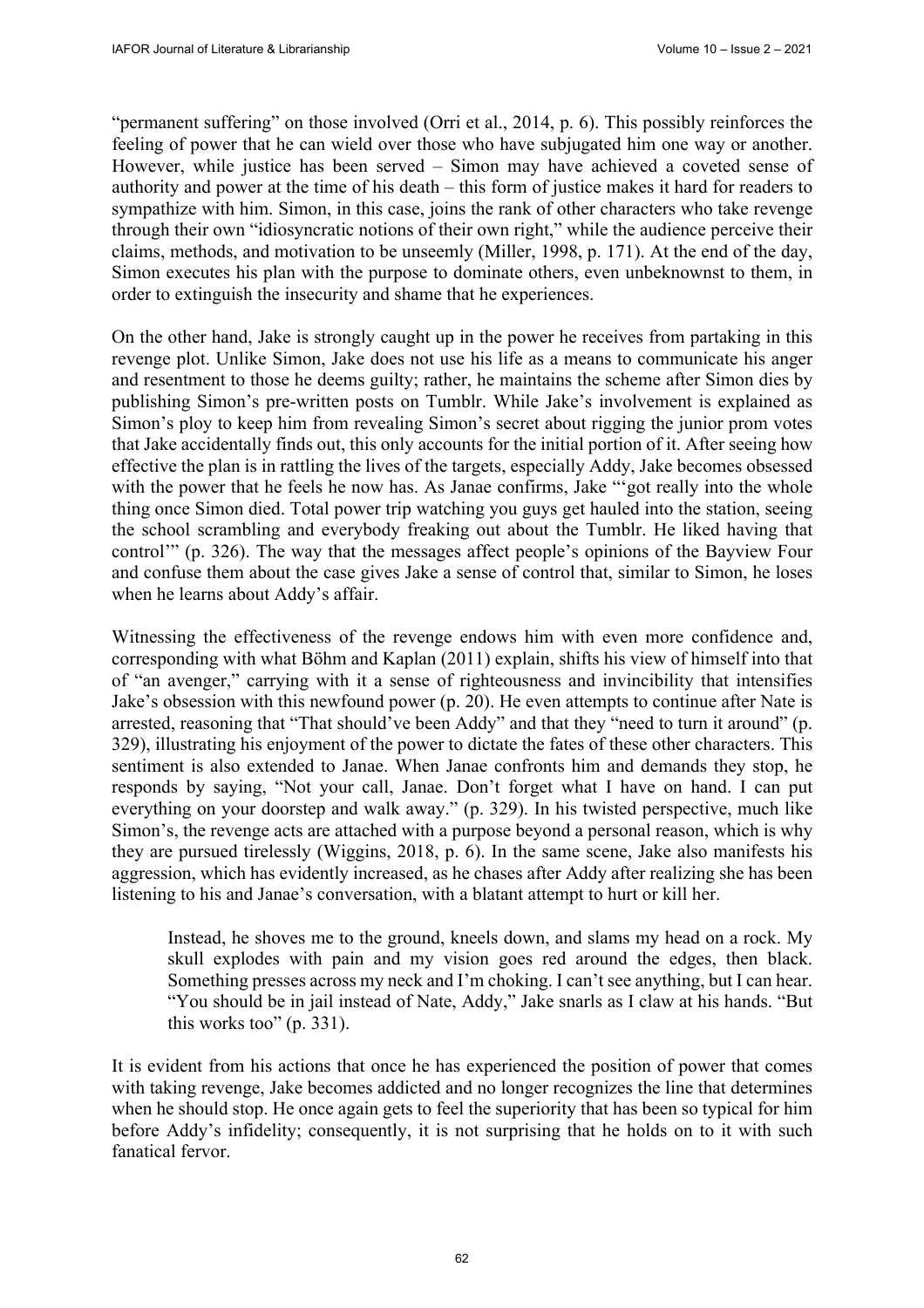## **Conclusion**

*One of Us Is Lying* serves as a good example of a YA novel, which brings to the forefront the issues of peer rejection and how the fear of such rejection factors significantly in the psychological development of adolescents. Since during this period, the significance of peer relations and acceptance is undeniably high, it naturally becomes indispensable to teens' identity formation. Being ostracized by peers may therefore result in damaging effects to an adolescent's self-concepts. As mentioned, such threats to their self-image indeed lead two teen characters in the novel, Simon and Jake, to react aggressively and to take revenge against those who are perceived as culpable.

Their revenge is enacted through a complicated scheme to frame those perceived culprits. Apart from expressing their anger and sorrow to others, their plan also achieves a by-product of power obtained from being able to control the fates of their targets and the opinions of others. Nevertheless, since their revenge derives from the desire that is fundamentally unattainable, it eventually fails and the power they gain from it does not last. This novel points to a crucial angle of young adult representation in literature that their psychological well-being, especially their sense of self, is heavily tied to their interpersonal relationships with their peers, and failure to form healthy connections can lead to devastating results, both for them and for the others involved.

#### **Acknowledgement**

This research is funded by the Faculty of Arts, Chulalongkorn University, Thailand, where the author is affiliated.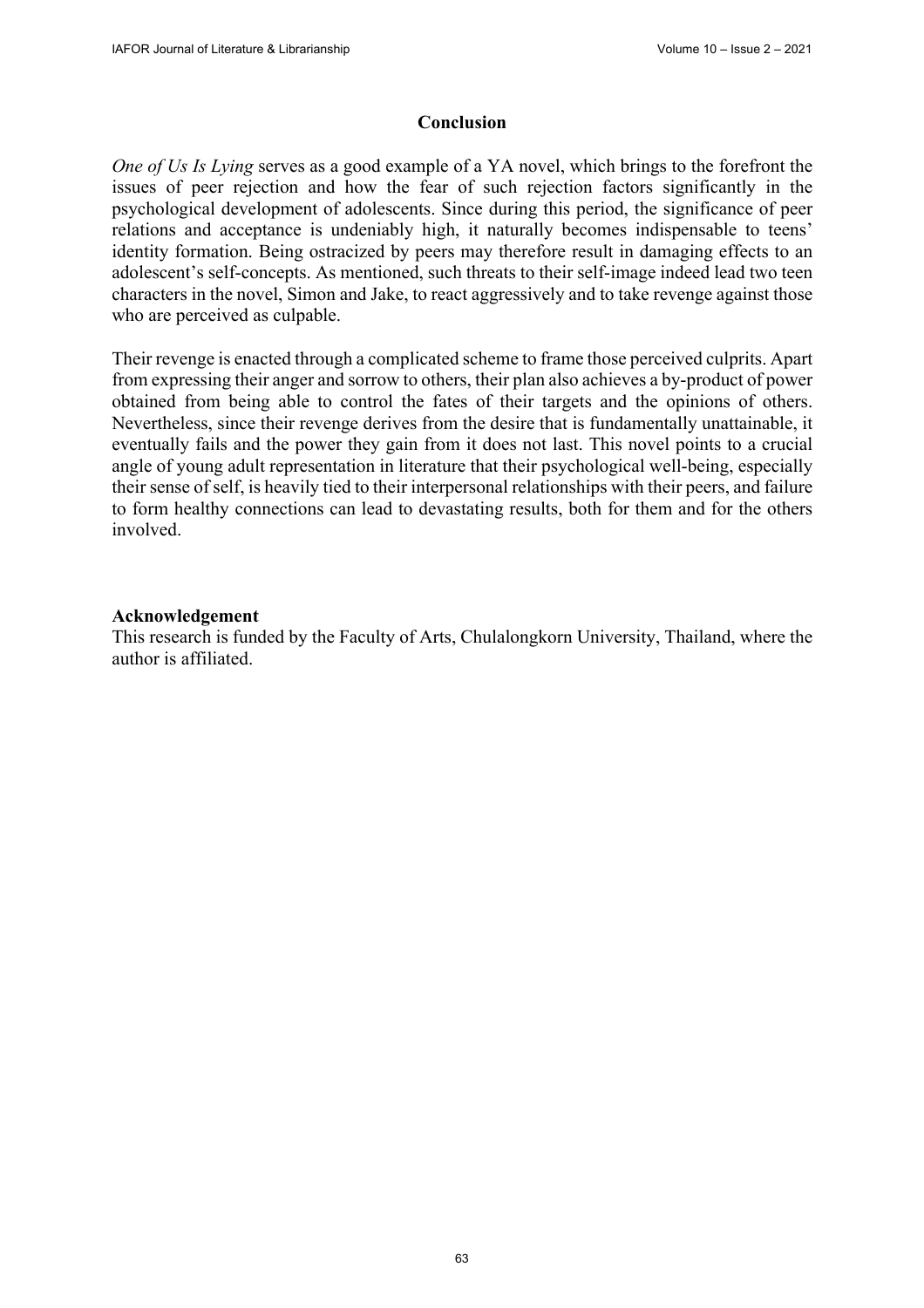## **References**

- American Psychological Association (2002). *Developing adolescents: A reference for professionals*. Washington, D.C.: American Psychological Association.
- Arnett, J. J. (1999). Adolescent storm and stress, reconsidered. *American Psychologist, 54*(5), 317–326.<https://doi.org/10.1037/0003-066x.54.5.317>
- Asher, S. R., & Wheeler, V. A. (1985). Children's loneliness: A comparison of rejected and neglected peer status. *Journal of Consulting and Clinical Psychology, 53*(4), pp. 500–505.<https://doi.org/10.1037/0022-006x.53.4.500>
- Böhm, T., &, Kaplan, S. (2011). *Revenge: On the dynamics of a frightening urge and its taming*. London: Karnac Books.
- Brown, B. (1990). Peer Groups and Peer Cultures. In E. R. Elliott & I. Feldman (Eds.), *At the Threshold: The developing adolescent*. (pp. 171–196). Cambridge (Mass.): Harvard University Press.
- Cobb, N. J. (2007). *Adolescence: Continuity, Change, and Diversity*. (6th ed.). New York: McGraw-Hill.
- Cole, P. B. (2009). *Young adult literature in the 21st century*. Boston: McGraw-Hill Higher Education.
- Costa, F. M., Donovan, J. E., & Jessor, R. (1994). *Beyond adolescence: Problem behavior and young adult development*. Cambridge: Cambridge Univ. Press.
- Curtis, A. C. (2015). Defining adolescence. *Journal of Adolescent and Family Health, 7*(2), Article 2.
- Eisenberger, N. I. (2003). Does rejection hurt? An fmri study of social exclusion. *Science, 302*(5643), 290-292.<https://doi.org/10.1126/science.1089134>
- Erikson, E. H. (1968). *Identity: Youth and crisis*. New York: W. W. Norton.
- Esch, G. (2008). Children's literature: Perceptions of bullying. *Childhood Education, 84*(6), pp. 379-382.<https://doi.org/10.1080/00094056.2008.10523046>
- Fink, B. (1997). *The Lacanian subject: Between language and jouissance*. Princeton (N.J.): Princeton University Press.
- Fitzsimmons, R., & Wilson, C. A. (2020). Boom! Goes the Hypercanon: On the Importance of the Overlooked and Understudied in Young Adult Literature [Introduction]. In R. Fitzsimmons & C. A. Wilson (Eds.), *Beyond the Blockbusters: Themes and trends in contemporary young adult fiction* (pp. 17–53). Jackson: University Press of Mississippi.
- Flanagan, K. S., Hoek, K. K., Shelton, A., Kelly, S. L., Morrison, C. M., & Young, A. M. (2013). Coping with bullying: What answers does children's literature provide? *School Psychology International, 34*(6), 691–706. <https://doi.org/10.1177/0143034313479691>
- Gollwitzer, M. (2007). How affective is revenge? Emotional processes involved in vengeful reactions to experienced injustice. In G. Steffgen & M. Gollwitzer (Eds.), *Emotions and aggressive behavior* (pp. 115–129). Hogrefe & Huber Publishers.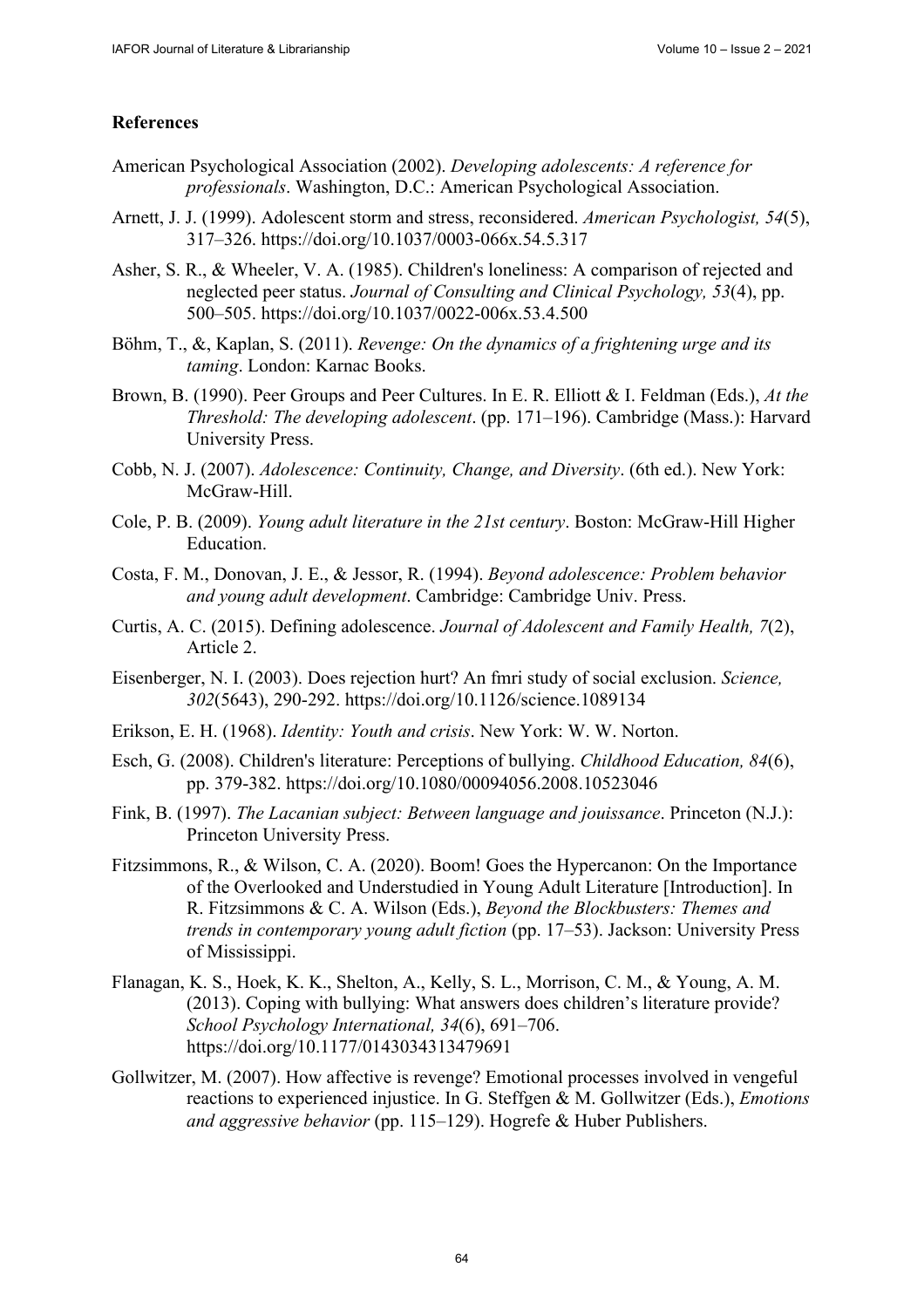- Gollwitzer, M., Meder, M., & Schmitt, M. (2010). What gives victims satisfaction when they seek revenge? *European Journal of Social Psychology, 41*(3), 364–374. <https://doi.org/10.1002/ejsp.782>
- Graber, J. A., & Brooks-Gunn, J. (1996). Transitions and turning points: Navigating the passage from childhood through adolescence. *Developmental Psychology, 32*(4), 768–776.<https://doi.org/10.1037/0012-1649.32.4.768>
- Greenfield, P. M., Keller, H., Fuligni, A., & Maynard, A. (2003). Cultural pathways through universal development. *Annual Review of Psychology, 54*(1), 461–490. <https://doi.org/10.1146/annurev.psych.54.101601.145221>
- Hay, D. F. (2019). *Emotional development from infancy to adolescence: Pathways to emotional competence and emotional problems*. London: Routledge. <https://doi.org/10.4324/9781315849454>
- Hendin, H. (1991). Psychodynamics of suicide, with particular reference to the young. *American Journal of Psychiatry, 148*(9), 1150–1158. <https://doi.org/10.1176/ajp.148.9.1150>
- Kirshner, L. A. (2005). Rethinking desire: The objet petit a in Lacanian theory. *Journal of the American Psychoanalytic Association, 53*(1), 83–102. <https://doi.org/10.1177/00030651050530010901>
- Lacan, J., & Miller, J. (1992). *The Ethics of Psychoanalysis*. London: Routledge.
- Lacan, J., (2006). *Écrits: The first complete edition in English*. New York: W. W. Norton & Company.
- Latrobe, K. H., & Drury, J. (2009). *Critical approaches to young adult literature*. New York: Neal-Schuman.
- Lau, S. (1990). Crisis and vulnerability in adolescent development. *Journal of Youth and Adolescence, 19*(2), 111–131.<https://doi.org/10.1007/bf01538716>
- McManus, K. (2017). *One of us is lying*. London: Penguin.
- Marston, E. G., Hare, A., & Allen, J. P. (2010). Rejection sensitivity in late adolescence: Social and emotional sequelae. *Journal of Research on Adolescence, 20*(4), 959– 982.<https://doi.org/10.1111/j.1532-7795.2010.00675.x>
- Miller, W. I. (1998). Clint Eastwood and Equity: Popular Culture's Theory of Revenge. In A. Sarat & T. R. Kearns (Eds.), *Law in the Domains of Culture* (pp. 161–202). Ann Arbor, MI: Univ. of Michigan Press.
- Newman, S. (2004). New reflections on the theory of power: A Lacanian perspective. *Contemporary Political Theory, 3*(2), 148–167. <https://doi.org/10.1057/palgrave.cpt.9300105>
- Nobus, D. (1999). Life and death in the glass: A new look at the mirror stage. In D. Nobus (Ed.), *Key concepts in Lacanian psychoanalysis* (pp. 101–138). New York: Other Press.
- Olweus, D. (1994). Bullying at school: Basic facts and effects of a school based intervention program. *Journal of Child Psychology and Psychiatry, 35*(7), 1171–1190. <https://doi.org/10.1111/j.1469-7610.1994.tb01229.x>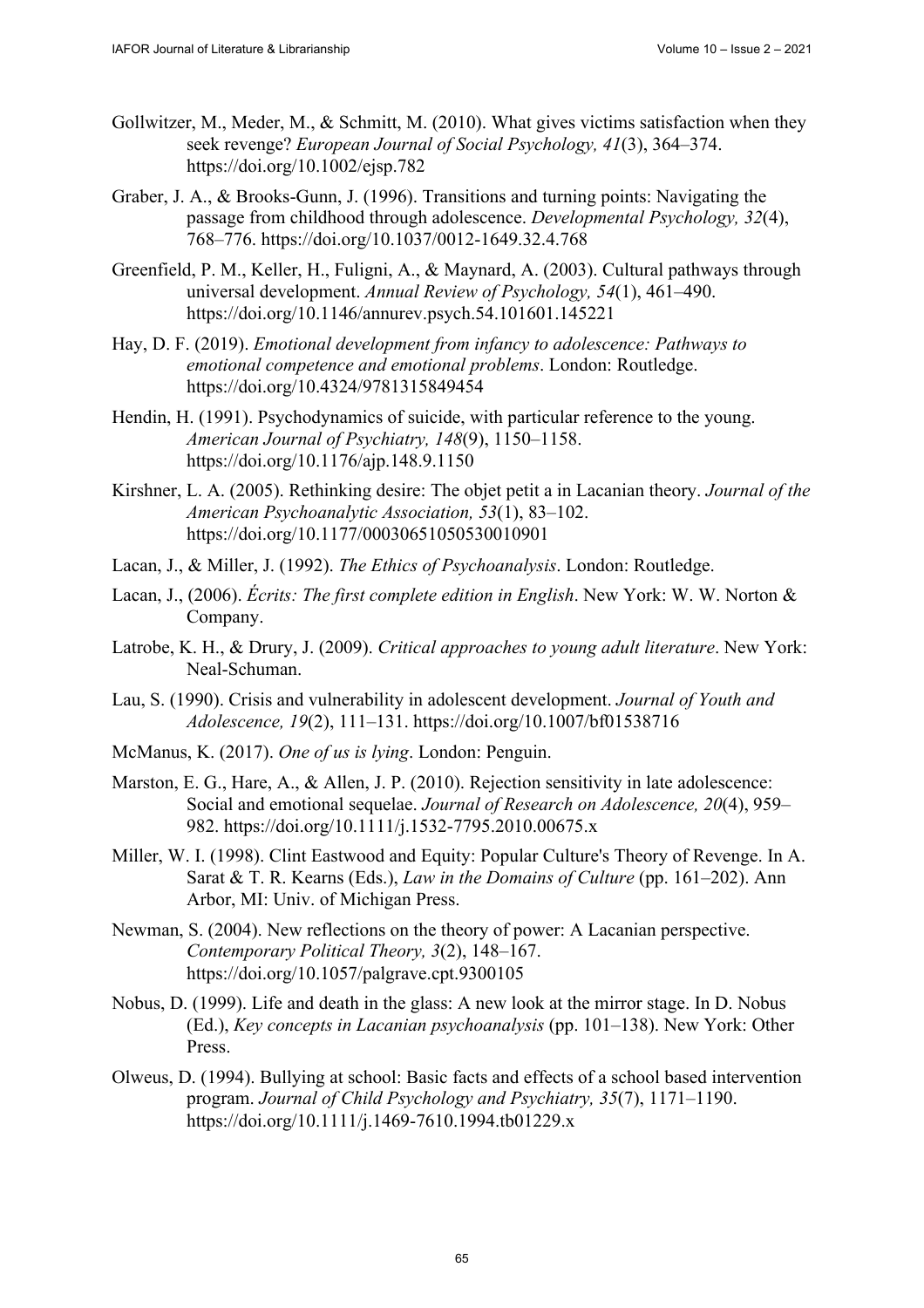- Orri, M., Paduanello, M., Lachal, J., Falissard, B., Sibeoni, J., & Revah-Levy, A. (2014). Qualitative approach to attempted suicide by adolescents and young adults: The (neglected) role of revenge. *PLoS ONE, 9*(5). <https://doi.org/10.1371/journal.pone.0096716>
- Ouwerkerk, J. W., Kerr, N. L., Gallucci, M., & Van Lange, P. A. M. (2005), Avoiding the social death penalty: Ostracism and cooperation in social dilemmas. In K. D. Williams, J. P. Forgas, & W. von Hippel (Eds.), *The social outcast: Ostracism, social exclusion, rejection, and bullying* (pp. 321–332). Psychology Press.
- Reijntjes, A., Stegge, H., & Meerum Terwogt, M. (2006). Children's Coping with Peer Rejection: The role of Depressive Symptoms, Social Competence, and Gender. *Infant and Child Development, 15*(1), 89–107. <https://doi.org/10.1002/icd.435>
- Reijntjes, A., Thomaes, S., Bushman, B. J., Boelen, P. A., De Castro, B. O., & Telch, M. J. (2010). The outcast-lash-out effect in youth. *Psychological Science, 21*(10), 1394– 1398.<https://doi.org/10.1177/0956797610381509>
- Reimer, M. S. (1996). "Sinking into the Ground": The development and consequences of shame in adolescence. *Developmental Review, 16*(4), pp. 321-363. <https://doi.org/10.1006/drev.1996.0015>
- Rosenblum, G. D., & Lewis, M. (2003). Emotional development in adolescence. In G. R. Adams & M. D. Berzonsky (Eds.), *Blackwell handbook of adolescence* (pp. 269– 289). Blackwell Publishing.
- Sandstrom, M. J., Cillessen, A. H., & Eisenhower, A. (2003). Children's appraisal of peer rejection experiences: Impact on social and emotional adjustment. *Social Development, 12*(4), 530-550. <https://doi.org/10.1111/1467-9507.00247>
- Schulenberg, J. E., Bryant, A. L., & O'Malley, P. M. (2004). Taking hold of some kind of life: How developmental tasks relate to trajectories of well-being during the transition to adulthood. *Development and Psychopathology, 16*(04). <https://doi.org/10.1017/s0954579404040167>
- Short, K. G., Tomlinson, C. M., Lynch-Brown, C., & Johnson, H. (2015). *Essentials of young adult literature*. Boston: Pearson.
- Sullivan, K., Cleary, M., & Sullivan, G. (2004). *Bullying in secondary schools: What it looks like and how to manage it*. London: Paul Chapman.
- Trentacosta, C. J., & Shaw, D. S. (2009). Emotional self-regulation, peer rejection, and antisocial behavior: Developmental associations from early childhood to early adolescence. *Journal of Applied Developmental Psychology, 30*(3), 356–365. <https://doi.org/10.1016/j.appdev.2008.12.016>
- Tribunella, E. L. (2010). *Melancholia and Maturation: The use of trauma in American children's literature*. Knoxville (Tenn.): Univ. of Tennessee Press.
- Trites, R. (2000). *Disturbing the universe: Power and repression in adolescent literature*. Iowa City: Univ. of Iowa Press.
- Twenge, J. M., Catanese, K. R., & Baumeister, R. F. (2002). Social exclusion causes selfdefeating behavior. *Journal of Personality and Social Psychology, 83*(3), 606–615. <https://doi.org/10.1037/0022-3514.83.3.606>